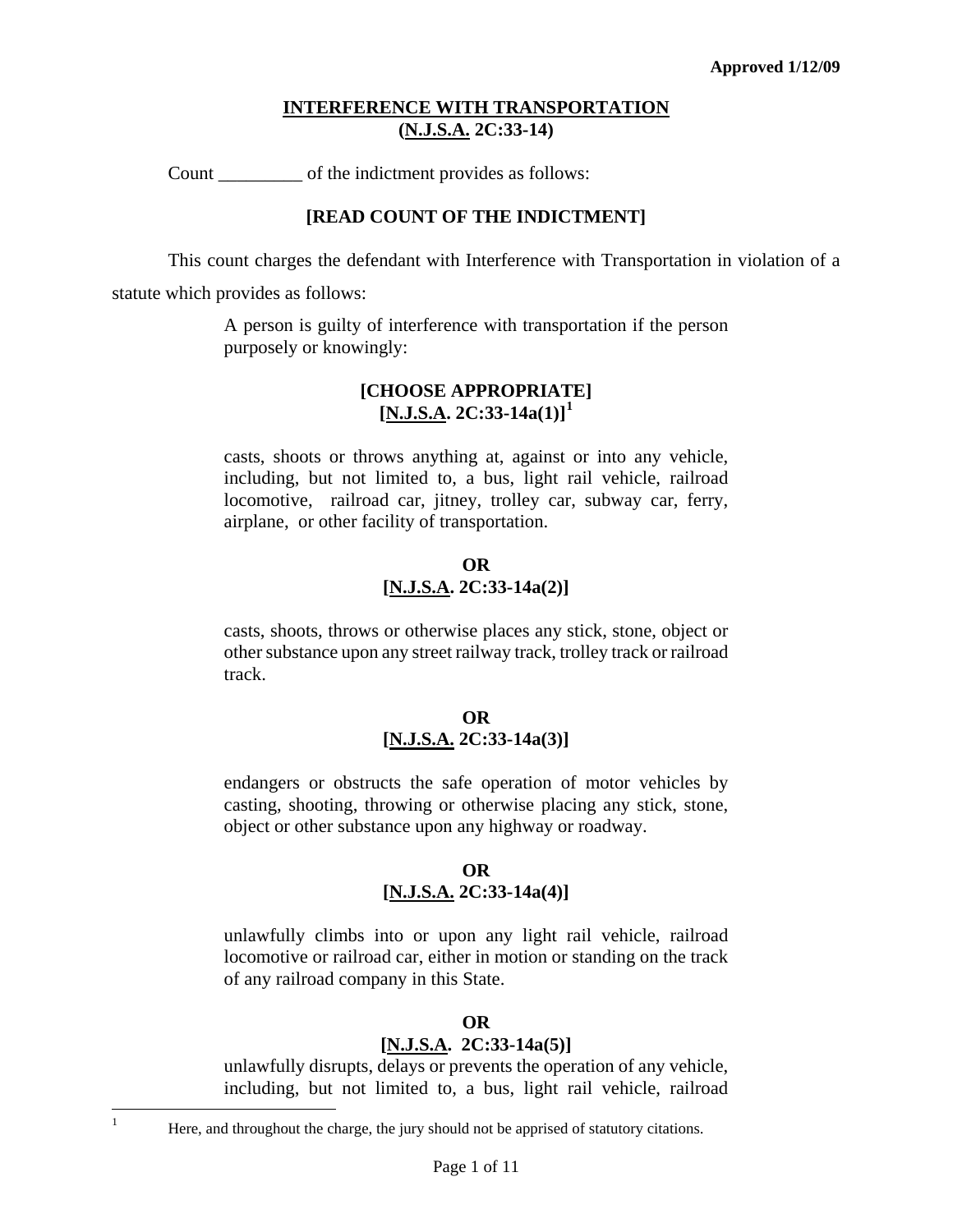locomotive, train . . . jitney, trolley, subway, airplane or any other facility of transportation.

**OR [N.J.S.A. 2C:33-14a(6)]**

endangers or obstructs the safe operation of motor vehicles by using a traffic control preemption device to interfere with or impair the operation of a traffic control signal as defined under the law.<sup>[2](#page-0-1)</sup>

# **OR [N.J.S.A. 2C:33-14a(7)]**

shines, points, or focuses a laser lighting device beam, directly or indirectly, upon a person operating any vehicle, including, but not limited to, a bus, light rail vehicle, railroad locomotive, railroad car, jitney, trolley car, subway car, ferry, airplane or other facility of transportation.

In order for the defendant to be found guilty of interfering with transportation, the State must prove beyond a reasonable doubt: that the defendant

### **[CHOOSE APPROPRIATE] [N.J.S.A. 2C:33-14a(1)]**

(1) cast, shot or threw anything at, against or into any vehicle, including, but not limited to, a bus, light rail vehicle, railroad locomotive, railroad car, jitney, trolley car, subway car, ferry, airplane or other facility of transportation.

# **OR [N.J.S.A. 2C:33-14a(2)]**

(1) cast, shot, threw or otherwise placed any stick, stone, object or other substance upon any street railway track, trolley track or railroad track.

# **OR [N.J.S.A. 2C:33-14a(3)]**

(1) endangered or obstructed the safe operation of motor vehicles

(2) by casting, shooting, throwing or otherwise placing any stick, stone, object or other substance upon any highway or roadway.

### **OR [N.J.S.A. 2C:33-14a(4)]**

<span id="page-1-0"></span> $\frac{1}{2}$ 

See R.S. 39:1-1.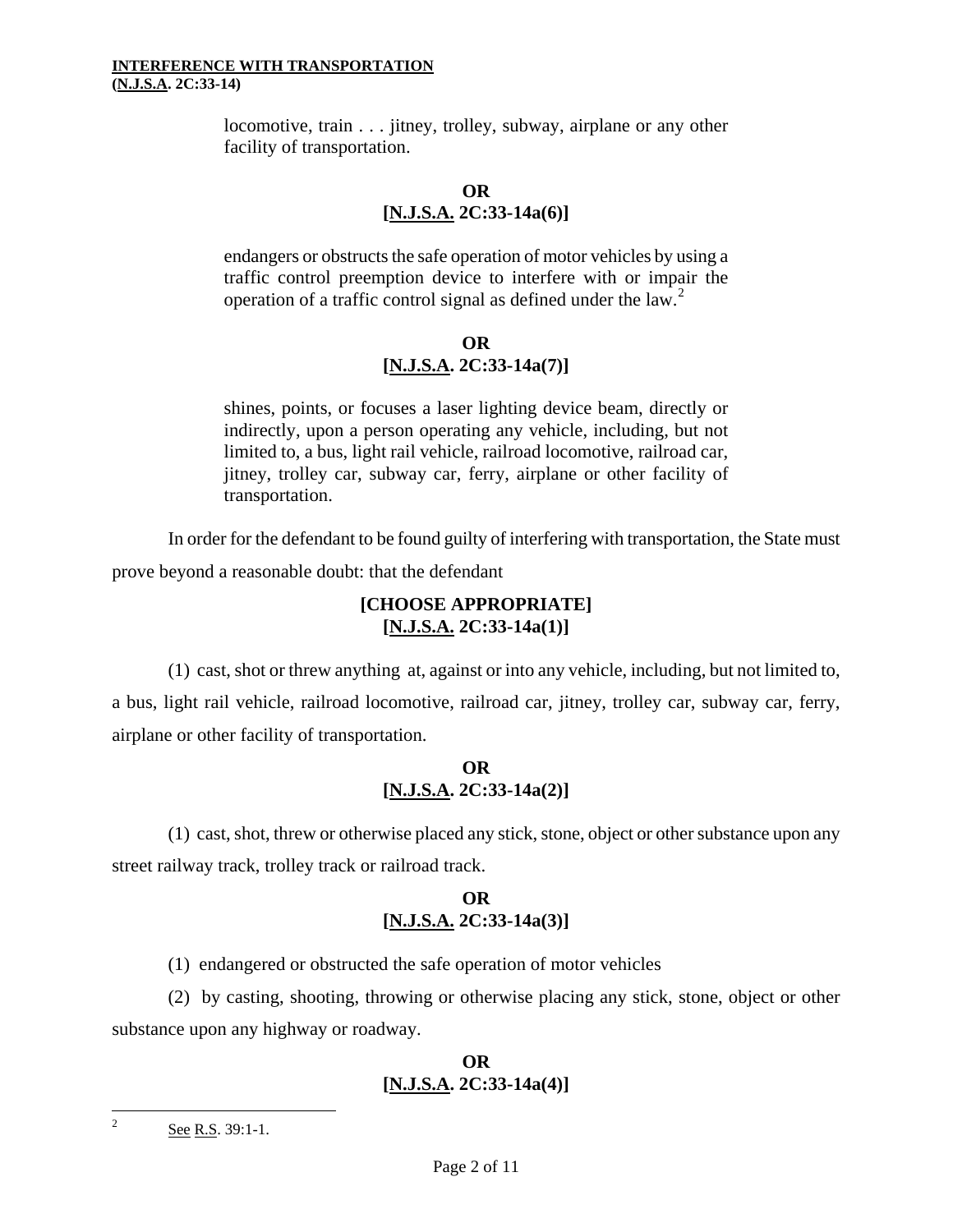(1) unlawfully climbed into or upon any light rail vehicle, railroad locomotive or railroad car, either in motion or standing on the track of any railroad company in this State.

# **OR [N.J.S.A. 2C:33-14a(5)]**

(1) unlawfully disrupted, delayed or prevented the operation of any vehicle, including, but not limited to, a bus, light rail vehicle, railroad locomotive, train, bus, jitney, trolley, subway, airplane or any other facility of transportation.

[The term "unlawfully disrupts, delays or prevents the operation of" does not include non-violent conduct growing out of a labor dispute].<sup>[3](#page-1-0)</sup>

# **OR [N.J.S.A. 2C:33-14a(6)]**

(1) endangered or obstructed the safe operation of motor vehicles

(2) by using a traffic control preemption device to interfere with or impair the operation of a traffic control signal as defined under the law. $4$ 

# **OR [N.J.S.A. 2C:33-14a(7)]**

(1) shined, pointed or focused a laser lighting device beam, directly or indirectly, upon a person operating any vehicle, including, but not limited to, a bus, light rail vehicle, railroad locomotive, railroad car, jitney, trolley car, subway car, ferry, airplane, or other facility of transportation.

# **AND**

(2) or (3) that the defendant acted [purposely] [knowingly].

# **[CHOOSE APPROPRIATE]**

# **[N.J.S.A. 2C:33-14a(1)]**

The first element the State must prove beyond a reasonable doubt is that the defendant did cast, shoot or throw anything at, against or into any vehicle, including, but not limited to, a bus, light rail vehicle, railroad locomotive, railroad car, jitney, trolley car, subway car, ferry, airplane, or other facility of transportation.

# **OR**

 $\frac{1}{3}$ See N.J.S.A. 2A:15-58; N.J.S.A. 2C:33-14a(5).

<span id="page-2-0"></span><sup>4</sup> See R.S. 39:1-1.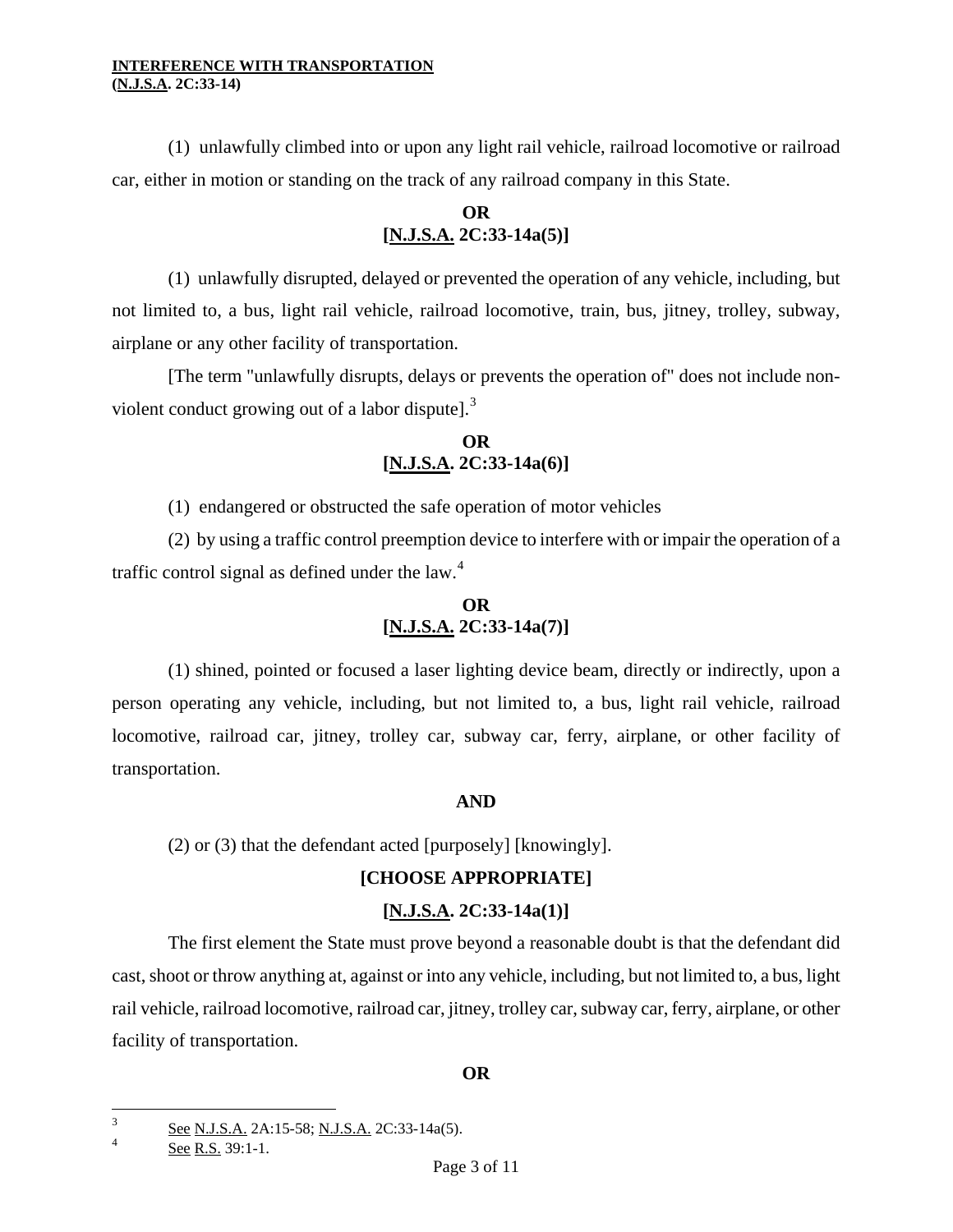# **[N.J.S.A. 2C:33-14a(2)]**

The first element the State must prove beyond a reasonable doubt is that the defendant did cast, shoot, throw or otherwise place any stick, stone, object or other substance upon any street railway track, trolley track or railroad track.

# **OR [N.J.S.A. 2C:33-14a(3)]**

The first element the State must prove beyond a reasonable doubt is that the defendant endangered or obstructed the safe operation of motor vehicles.

The second element the State must prove beyond a reasonable doubt is that he/she endangered or obstructed the safe operation of motor vehicles by casting, shooting, throwing or otherwise placing any stick, stone, object or other substance upon any highway or roadway.

### **OR [N.J.S.A. 2C:33-14a(4)]**

The first element the State must prove beyond a reasonable doubt is that the defendant unlawfully climbed into or upon any light rail vehicle, railroad locomotive or railroad car, either in motion or standing on the track of any railroad company in this State.

# **OR [N.J.S.A. 2C:33-14a(5)]**

The first element the State must prove beyond a reasonable doubt is that the defendant unlawfully disrupted, delayed or prevented the operation of any vehicle, including, but not limited to, a bus, light rail vehicle, railroad locomotive, train . . . jitney, trolley, subway, airplane, or any other facility of transportation.

[The term "unlawfully disrupts, delays or prevents the operation of" does not include non-violent conduct growing out of a labor dispute.<sup>[5](#page-2-0)</sup> If this issue is raised, the burden is upon the State to disprove it beyond a reasonable doubt.]

# **OR [N.J.S.A. 2C:33-14a(6)]**

The first element the State must prove beyond a reasonable doubt is that the defendant endangered or obstructed the safe operation of motor vehicles.

The second element the State must prove beyond a reasonable doubt is that the defendant endangered or obstructed the safe operation of motor vehicles by using a traffic control preemption

See N.J.S.A. 2A:15-58; N.J.S.A. 2C:33-14a(5).

<span id="page-3-0"></span>È, 5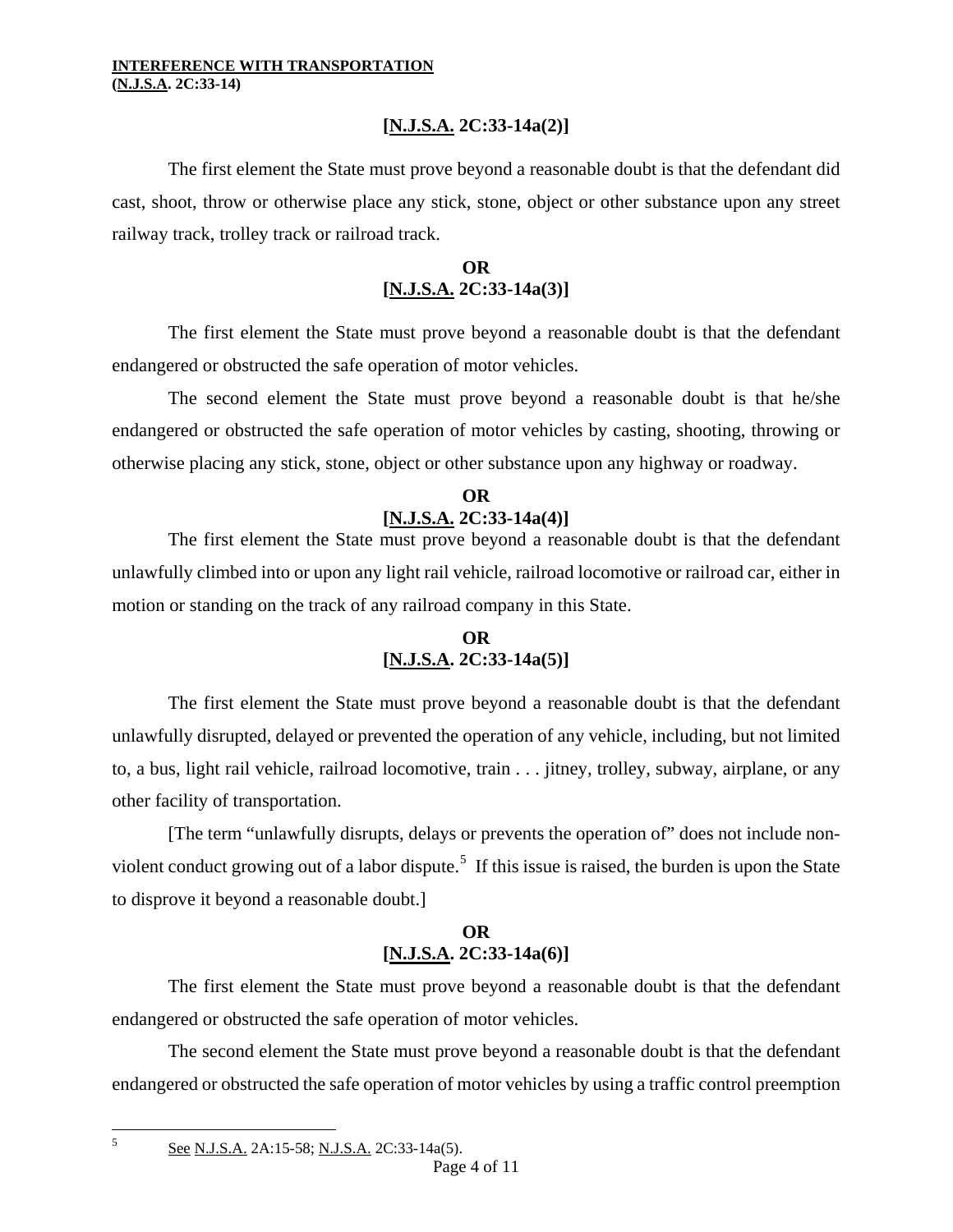device to interfere with or impair the operation of a traffic control signal.

"Traffic control preemption device" means an infrared transmitter or other device which transmits an infrared beam, radio wave or other signal designed to change, alter, or disrupt in any manner the normal operation of a traffic control signal.<sup>[6](#page-3-0)</sup>

"Traffic control signal" means a device, whether manually, electrically, mechanically, or otherwise controlled, by which traffic is alternately directed to stop and to proceed.<sup>[7](#page-4-0)</sup>

# **OR [N.J.S.A. 2C:33-14a(7)]**

The first element the State must prove beyond a reasonable doubt is that the defendant shined, pointed or focused a laser lighting device beam, directly or indirectly, upon a person operating any vehicle, including, but not limited to, a bus, light rail vehicle, railroad locomotive, railroad car, jitney, trolley car, subway car, ferry, airplane, or other facility of transportation.

"Laser lighting device" means a device which emits a laser beam that is designed to be used by the operator as a pointer or highlighter to indicate, mark or identify a specific position, place, item or object.<sup>[8](#page-4-1)</sup>

### **[READ IN ALL CASES]**

The [second] [third] element the State must prove beyond a reasonable doubt is that the defendant acted [purposely] [knowingly].

[A person acts purposely with respect to the nature of his/her conduct or a result thereof if it is his/her conscious object to engage in conduct of that nature or to cause such a result. A person acts purposely with respect to attendant circumstances if he/she is aware of the existence of such circumstances or believes or hopes that they exist. "With purpose," "designed," "with design," or equivalent terms have the same meaning.]

[A person acts knowingly with respect to the nature of his/her conduct or the attendant circumstances if he/she is aware that his/her conduct is of that nature, or that such circumstances exist, or he/she is aware of a high probability of their existence. A person acts knowingly with respect to a result of his/her conduct if he/she is aware that it is practically certain that his/her conduct will cause such a result].

[Purpose] [knowledge] is/are condition(s) of the mind that cannot be seen and can only be

<sup>6</sup> N.J.S.A. 2C:33-14a(7).

<span id="page-4-2"></span><span id="page-4-0"></span><sup>7</sup> R.S. 39:1-1.

<span id="page-4-1"></span><sup>8</sup> N.J.S.A. 2C:33-14a(7).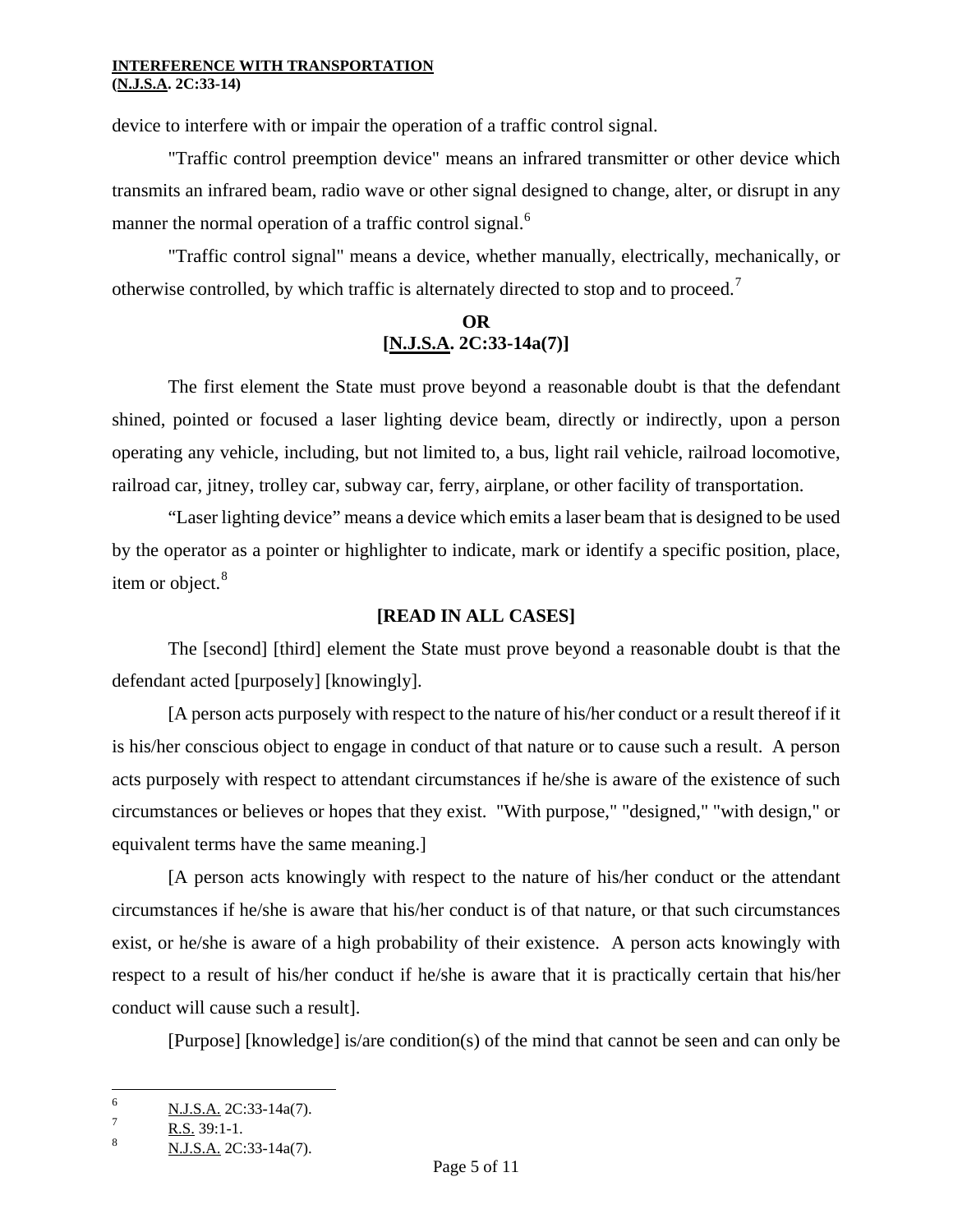determined by inferences drawn from the defendant's conduct, words or acts and all the surrounding circumstances. It is not necessary for the State to prove the existence of such a mental state by direct evidence such as a statement by the defendant that he/she had a particular [purpose] [knowledge]. It is within the power of the jury to find that the proof of [purpose] [knowledge] has been furnished beyond a reasonable doubt by inferences which you may draw from the nature of the acts and circumstances surrounding the conduct of the defendant as they have been presented in the evidence you have heard and seen in this case.

[All jurors do not have to agree unanimously as to whether the defendant acted purposely or knowingly, so long as all agree that he/she had one or the other state of mind.]

If the State has failed to prove any of the elements beyond a reasonable doubt, you must find the defendant not guilty of interference with transportation. If the State has proven every element beyond a reasonable doubt, you must find the defendant guilty of interference with transportation.

# **GRADING [CHOOSE APPROPRIATE] [SECOND DEGREE][9](#page-4-2)**

If you find that the State has proven defendant guilty beyond a reasonable doubt of this offense, then you must determine whether or not the State has proven beyond a reasonable doubt that the defendant [purposely] [knowingly] [recklessly] caused serious bodily injury to another person.

I have already defined ["purposely"]["knowingly"] for you.

# **[CHARGE IF APPROPRIATE]**

To this point in the trial, you have not been asked to consider whether or not the defendant acted recklessly. There is good reason for that. The issue of recklessness is only relevant when considering the severity of the offense of Interference with Transportation. A defendant is guilty of this offense only if he/she acted with a [purposeful][knowing] state of mind. You may consider whether the defendant acted recklessly only in determining the severity of the offense for which the defendant has been convicted.

A person acts recklessly with respect to the nature of his/her conduct or a result thereof when he/she consciously disregards a substantial and unjustifiable risk. The risk must be of such a nature and degree that, considering the nature and purpose of the actor's conduct and the circumstances known to him/her, its disregard involves a gross deviation from the standard of

<span id="page-5-0"></span><sup>9</sup>

The jury should not be advised of the degree of the alleged crime.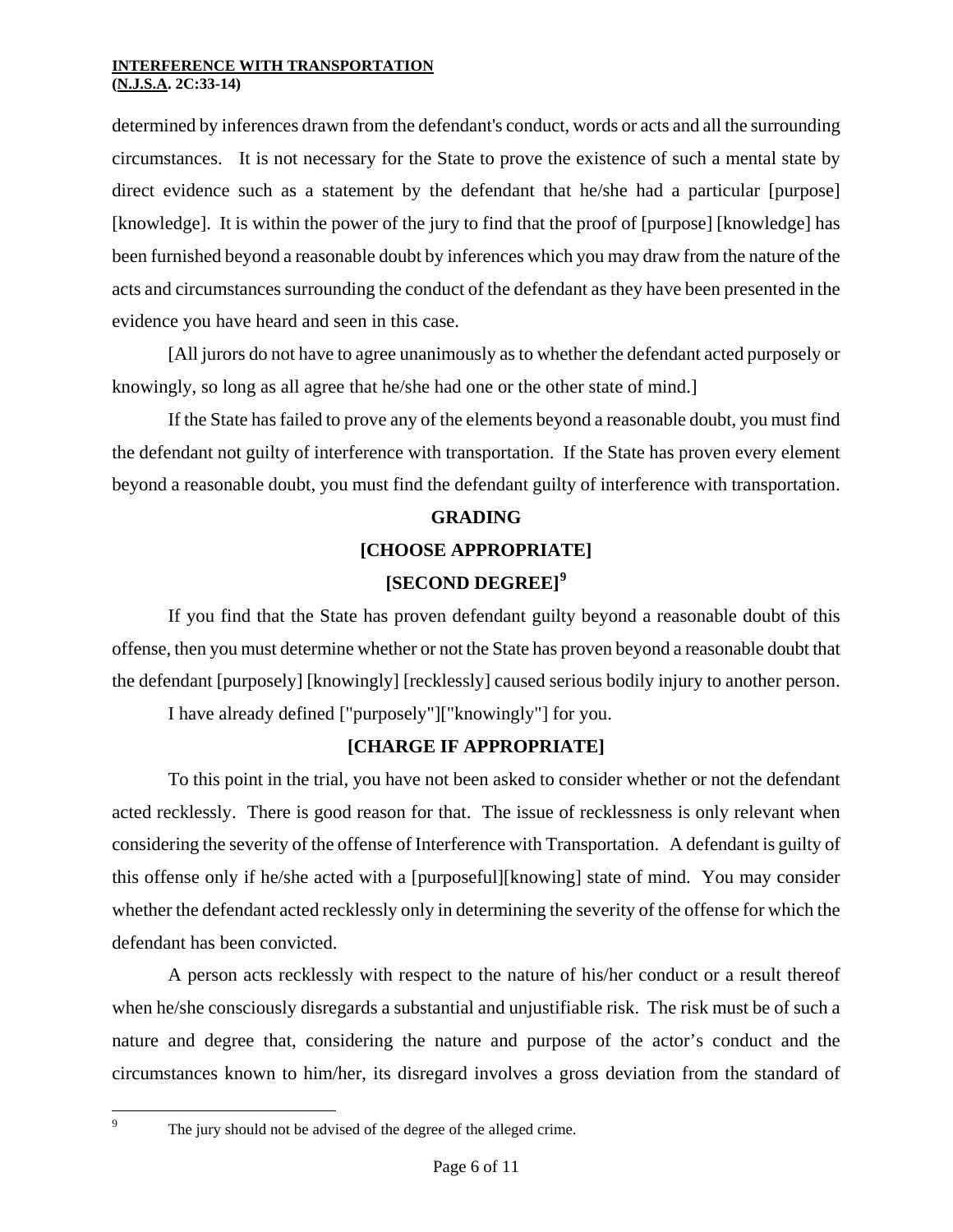conduct that a reasonable person would observe in the actor's situation.<sup>[10](#page-5-0)</sup>

Recklessness is a state of mind which cannot be seen but can only be determined by inferences drawn from one's conduct, words or acts, and from all of the surrounding circumstances. It therefore is not necessary for the State to produce witnesses to testify that the defendant said he/she knew or believed that he/she was acting recklessly. His/Her state of mind is to be determined by you after you examine his/her conduct and actions, all that was said or done at that particular time and place, and all the surrounding circumstances. It is within the power of the jury to find that the proof of recklessness has been furnished beyond a reasonable doubt by inferences which you may draw from the nature of the acts and circumstances surrounding the conduct of the defendant as they have been presented in the evidence you have heard and seen in this case.

# **[CHARGE IN ALL CASES]**

"Serious bodily injury" means bodily injury which creates a substantial risk of death or which causes serious, permanent disfigurement, or protracted loss or impairment of the function of any bodily member or organ.<sup>[11](#page-6-0)</sup> "Bodily injury" means physical pain, illness or any impairment of physical condition.[12](#page-6-1)

[All jurors do not have to agree unanimously as to whether the defendant acted [purposely] [knowingly] [recklessly], so long as all agree that he/she had one or the other state of mind.]

If you find that the State has proven beyond a reasonable doubt that the defendant [purposely] [knowingly] [recklessly] caused serious bodily injury to another person, then you must find him/her guilty of this form of interference with transportation. If, on the other hand, you find that the State has failed to prove this element beyond a reasonable doubt, you must find him/her not guilty of this form of interference with transportation.

# **OR [THIRD DEGREE][13](#page-6-2)**

If you find that the State has proven defendant guilty beyond a reasonable doubt of this offense, then you must determine whether or not the State has proven beyond a reasonable doubt that:

# **[CHOOSE FROM THE FOLLOWING THREE OPTIONS]**

<sup>10</sup>  $\frac{10}{11}$  See N.J.S.A. 2C:2-2b(3).

<span id="page-6-3"></span><span id="page-6-2"></span><span id="page-6-1"></span>

<span id="page-6-0"></span> $\frac{Cf}{12}$  Cf. N.J.S.A. 2C:11-1b.<br>
13 Cf. N.J.S.A. 2C:11-1a.<br>
13 The jury should not be advised of the degree of the alleged crime.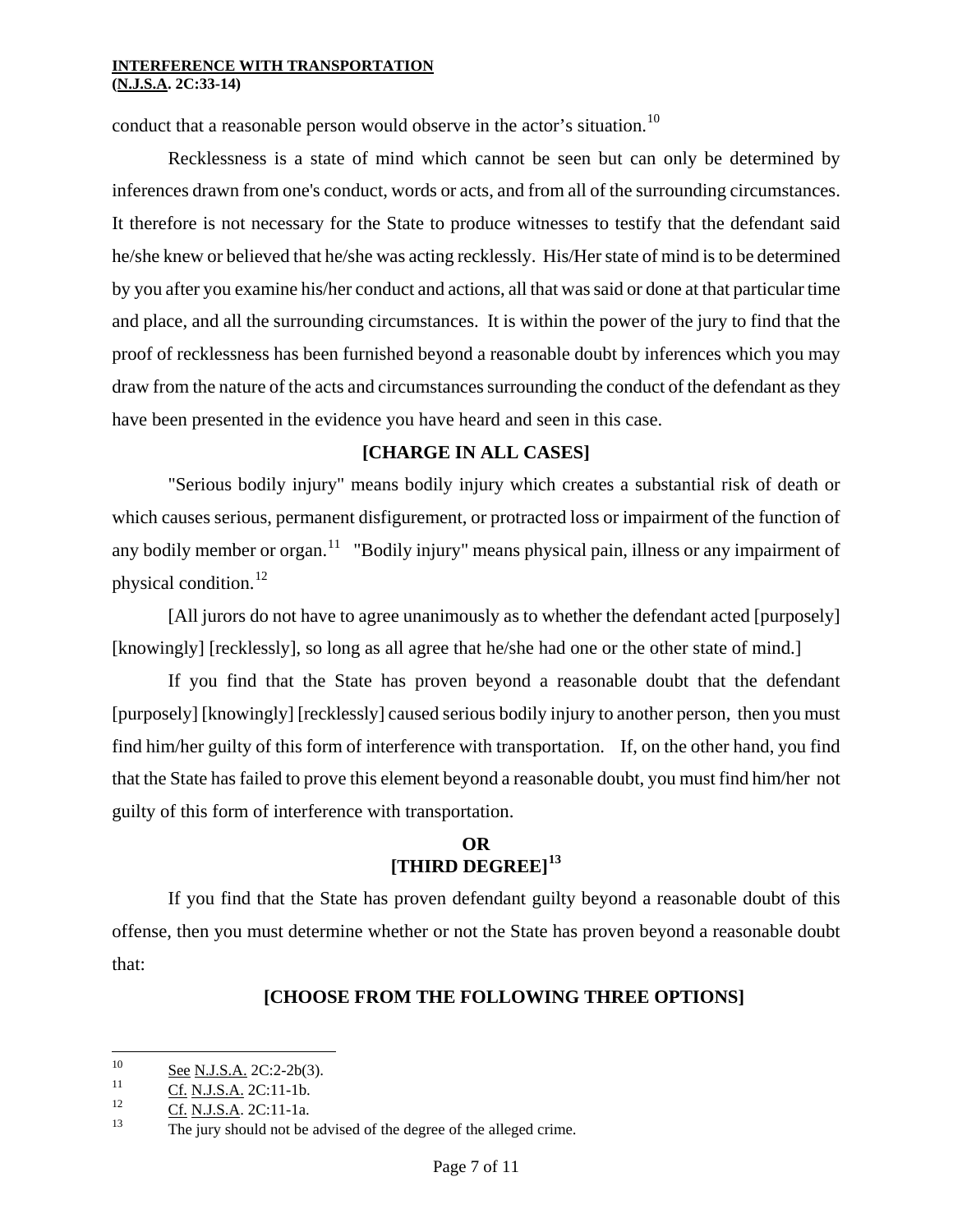**Option 1.** the defendant [purposely] [knowingly] [recklessly] caused significant bodily injury to another person

#### **OR**

**Option 2**. the defendant [purposely] [knowingly] created a risk of significant bodily injury to another person

### **OR**

**Option 3.** the defendant [purposely] [knowingly] [recklessly] caused pecuniary loss of \$2000 or more.

I have already defined ["purposely"] ["knowingly"] for you.

# **[CHARGE IF APPROPRIATE]**

To this point in the trial, you have not been asked to consider whether or not the defendant acted recklessly. There is good reason for that. The issue of recklessness is only relevant when considering the severity of the offense of Interference with Transportation. A defendant is guilty of this offense only if he/she acted with a [purposeful][knowing] state of mind. You may consider whether the defendant acted recklessly only in determining the severity of the offense for which the defendant has been convicted.

A person acts recklessly with respect to the nature of his/her conduct or a result thereof when he/she consciously disregards a substantial and unjustifiable risk. The risk must be of such a nature and degree that, considering the nature and purpose of the actor's conduct and the circumstances known to him/her, its disregard involves a gross deviation from the standard of conduct that a reasonable person would observe in the actor's situation.<sup>[14](#page-6-3)</sup>

Recklessness is a state of mind which cannot be seen but can only be determined by inferences drawn from one's conduct, words or acts, and from all of the surrounding circumstances. It therefore is not necessary for the State to produce witnesses to testify that the defendant said he/she knew or believed that he/she was acting recklessly. His/Her state of mind is to be determined by you after you examine his/her conduct and actions, all that was said or done at that particular time and place, and all the surrounding circumstances. It is within the power of the jury to find that the proof of recklessness has been furnished beyond a reasonable doubt by inferences which you may draw from the nature of the acts and circumstances surrounding the conduct of the defendant as they have been presented in the evidence you have heard and seen in this case.

["Significant bodily injury" means bodily injury which creates a temporary loss of the

<span id="page-7-0"></span> $14$ See N.J.S.A. 2C:2-2b(3).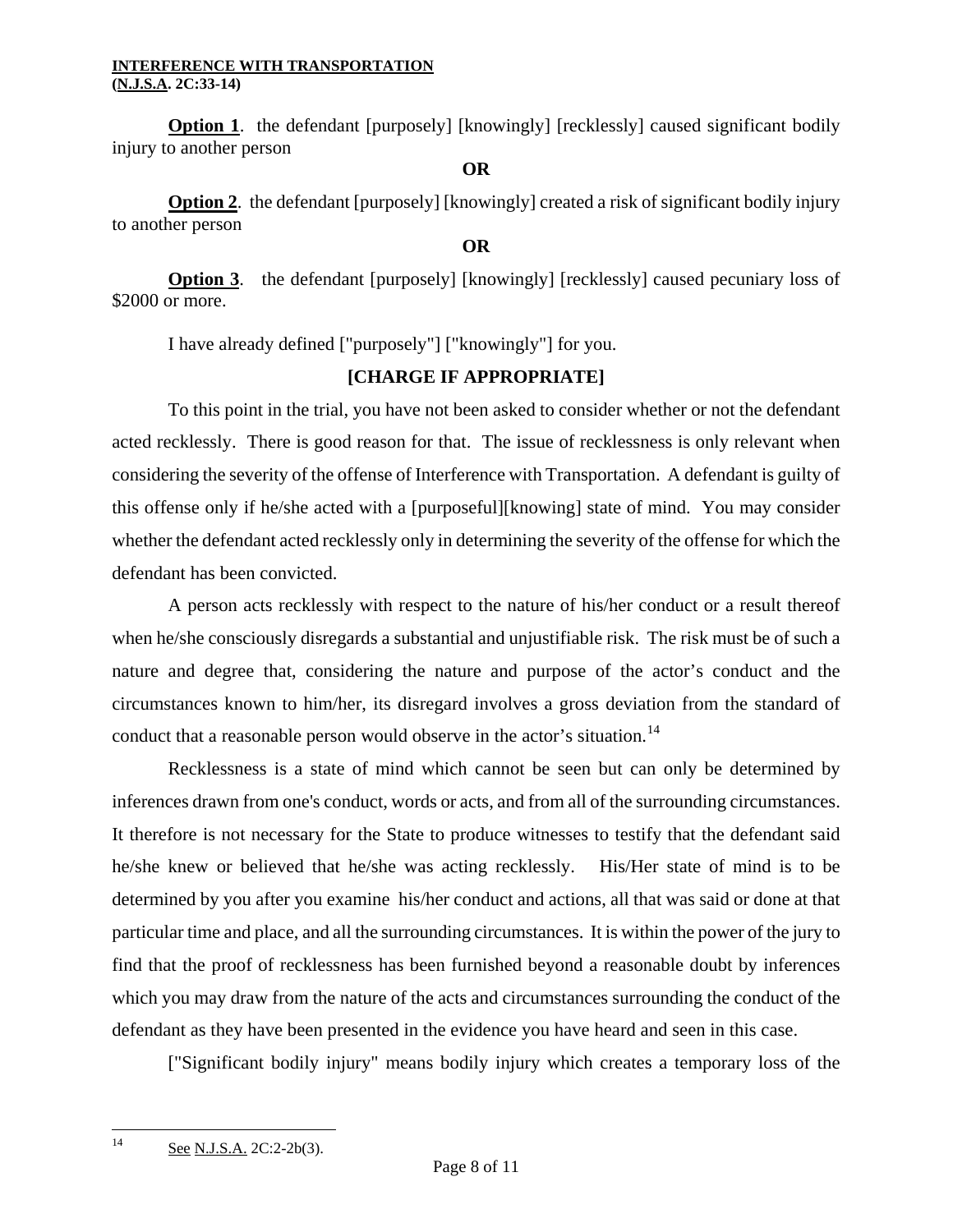function of any bodily member or organ or temporary loss of any one of the five senses.<sup>[15](#page-7-0)</sup>

"Bodily injury" means physical pain, illness or any impairment of physical condition.<sup>[16](#page-8-0)</sup>]

[All jurors do not have to agree unanimously as to whether the defendant acted purposely,

knowingly, or recklessly, so long as all agree that he/she had one or the other state of mind.]<sup>[17](#page-8-1)</sup>

[The value of a pecuniary loss is the fair market value of the property of which the owner was deprived at the time of his/her possession.]<sup>[18](#page-8-2)</sup>

If you find that the State has proven beyond a reasonable doubt that the defendant:

# **[CHOOSE FROM ONE OF THE FOLLOWING THREE OPTIONS]**

**Option 1.** [purposely] [knowingly] [recklessly] caused significant bodily injury to another person

### **OR**

**Option 2.** [purposely] [knowingly] created a risk of significant bodily injury to another person

### **OR**

**Option 3.** [purposely] [knowingly] [recklessly] caused pecuniary loss of \$2000 or more

# **[CHARGE IN ALL CASES]**

then you must find him/her guilty of this form of interference with transportation. If, on the other hand, you find that the State has failed to prove this element beyond a reasonable doubt, you must find him/her not guilty of this form of interference with transportation.

# **OR [FOURTH DEGREE][19](#page-8-3)**

If you find that the State has proven defendant guilty beyond a reasonable doubt of this offense, then you must determine whether or not the State has proven beyond a reasonable doubt that:

# **[CHOOSE FROM THE FOLLOWING TWO OPTIONS]**

**Option 1**. [the defendant [purposely] [knowingly] [recklessly] caused bodily injury to another person]

**OR**

**Option 2.** [the defendant [purposely][knowingly] [recklessly] caused pecuniary loss in excess of \$500 but less than \$2000].

I have already defined ["purposely"] ["knowingly"] for you.

 $15$ 

<span id="page-8-4"></span><span id="page-8-1"></span><span id="page-8-0"></span>

<span id="page-8-3"></span><sup>&</sup>lt;sup>15</sup><br>
<u>Cf. N.J.S.A.</u> 2C:11-1a.<br>
Recall that Option 2 only requires "purposeful" or "knowing" intent.<br>
<u>See N.J.S.A.</u> 2C:1-14m.

<span id="page-8-2"></span>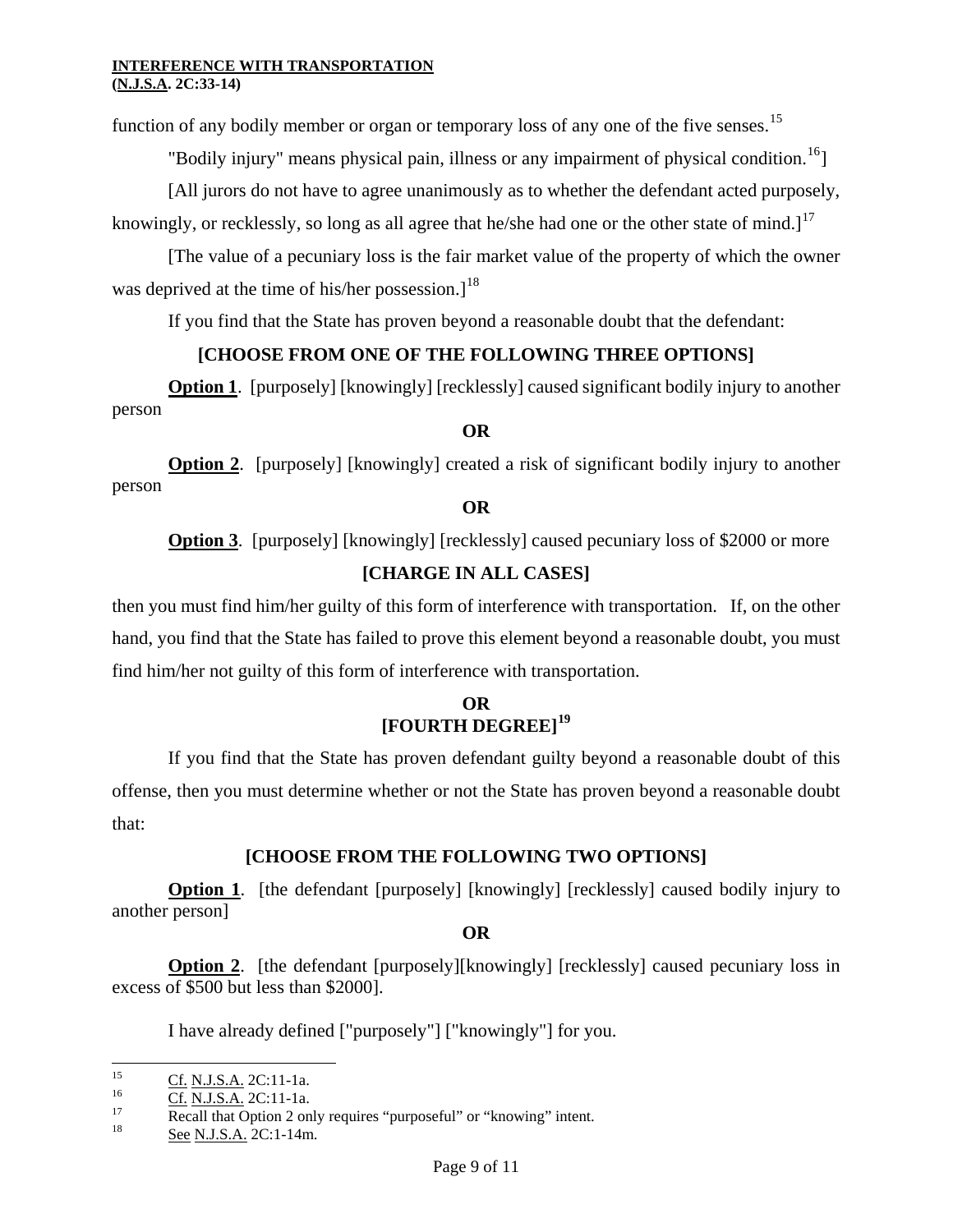### **[CHARGE IF APPROPRIATE]**

To this point in the trial, you have not been asked to consider whether or not the defendant acted recklessly. There is good reason for that. The issue of recklessness is only relevant when considering the severity of the offense of Interference with Transportation. A defendant is guilty of this offense only if he/she acted with a [purposeful][knowing] state of mind. You may consider whether the defendant acted recklessly only in determining the severity of the offense for which the defendant has been convicted.

A person acts recklessly with respect to the nature of his/her conduct or a result thereof when he/she consciously disregards a substantial and unjustifiable risk. The risk must be of such a nature and degree that, considering the nature and purpose of the actor's conduct and the circumstances known to him/her, its disregard involves a gross deviation from the standard of conduct that a reasonable person would observe in the actor's situation.<sup>[20](#page-8-4)</sup>

Recklessness is a state of mind which cannot be seen but can only be determined by inferences drawn from one's conduct, words or acts, and from all of the surrounding circumstances. It therefore is not necessary for the State to produce witnesses to testify that the defendant said he/she knew or believed that he/she was acting recklessly. His/Her state of mind is to be determined by you after you examine his/her conduct and actions, all that was said or done at that particular time and place, and all the surrounding circumstances. It is within the power of the jury to find that the proof of recklessness has been furnished beyond a reasonable doubt by inferences which you may draw from the nature of the acts and circumstances surrounding the conduct of the defendant as they have been presented in the evidence you have heard and seen in this case.

["Bodily injury" means physical pain, illness or any impairment of physical condition.<sup>[21](#page-9-0)</sup>]

[The value of a pecuniary loss is the fair market value of the property of which the owner was deprived at the time of his/her possession.]<sup>[22](#page-9-1)</sup>

[All jurors do not have to agree unanimously as to whether the defendant acted [purposely] [knowingly] [recklessly], so long as all agree that he/she had one or the other state of mind.]

If you find that the State has proven beyond a reasonable doubt that the defendant:

# **[CHOOSE ONE OF THE FOLLOWING TWO OPTIONS]**

**Option 1.** [purposely] [knowingly] [recklessly] caused bodily injury to another person

 $19$ <sup>19</sup> The jury should not be advised of the degree of the alleged crime.

<span id="page-9-0"></span> $\frac{\text{See N.J.S.A.}}{21}$   $\frac{\text{See N.J.S.A.}}{2}$   $\frac{2C:2-2b(3)}{2!}$ .

<span id="page-9-1"></span>Cf. N.J.S.A. 2C:11-1a.